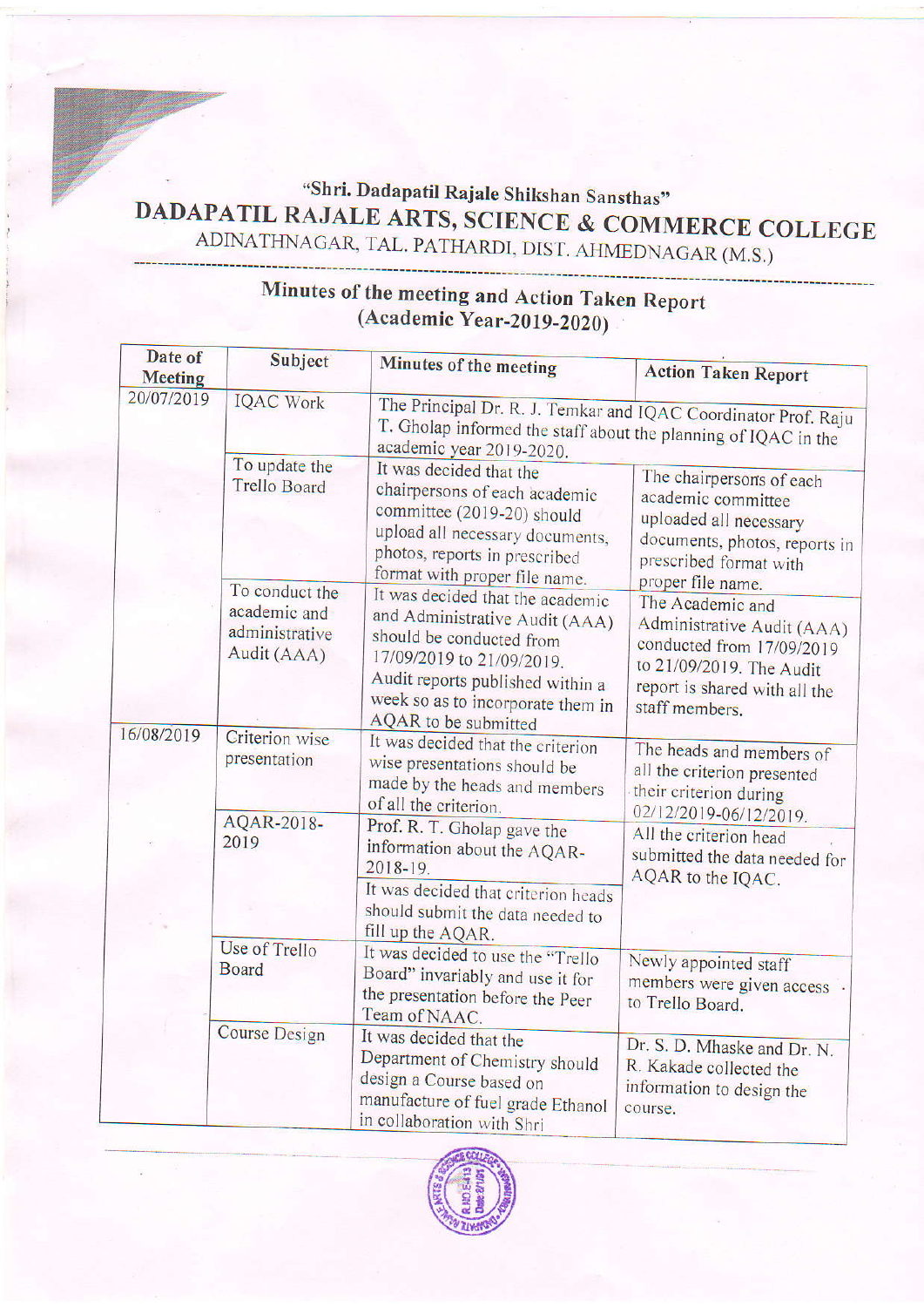|            |                                      | Vruddheshwar Sugar Factory.                                                                                                                                                                                                                                                                                                 |                                                                                                                                                                      |
|------------|--------------------------------------|-----------------------------------------------------------------------------------------------------------------------------------------------------------------------------------------------------------------------------------------------------------------------------------------------------------------------------|----------------------------------------------------------------------------------------------------------------------------------------------------------------------|
|            | Alumni<br>Association                | It was decided that to constitute<br>the body of the Alumni<br>Association at the earliest and Dr.<br>N. R. Kakade should take<br>initiative to constitute the body<br>and register it before 30/08/2019.                                                                                                                   | Meeting of Alumni<br>Association members held<br>on 22/02/2020 under the<br>guidance of Principal Dr. R.<br>J. Temkar and coordinator<br>Dr. N. R. Kakade            |
|            | Induction<br>Programme               | It was decided that Prof. R. T.<br>Gholap should prepare the<br>guidelines of Induction<br>Programme for Newly-appointed<br>Teachers as per Rules &<br>Regulations of the UGC-HRDC.                                                                                                                                         | Guidelines was prepared and<br>the Induction programme<br>was conducted during<br>11/09/2019 to 17/09/2019.                                                          |
|            | Change in the<br>name of college     | It was decided to change the<br>name of the college as "Dadapatil<br>Rajale Arts, Science &<br>Commerce College" and make<br>correction in the name of the<br>Institution (Sanstha). The<br>procedure and documentation<br>should be done by Mr. E. B.<br>Kanthali under the guidance of<br>the Principal Dr. R. J. Temkar. | The request letter was<br>communicated to the concern<br>authority of Savitribai Phule<br>Pune University, Pune on<br>05/03/2021.                                    |
|            | <b>Update</b> the<br>College website | It was decided to update the<br>College Website as per the<br>instructions of the NAAC and<br>UGC.                                                                                                                                                                                                                          | Prof. C. N. Pansare updated<br>the website.                                                                                                                          |
|            | Yuva Prerana                         | It was decided that the College<br>Newsletter 'Yuva-Prerana' should<br>be published quarterly. First issue<br>of the newsletter should be<br>published in the second week of<br>October, 2019.                                                                                                                              | The College Newsletter<br>'Yuva-Prerana' published in<br>the month of January, 2020                                                                                  |
| 11/01/2020 | <b>Student Data</b>                  | Data of those students who have<br>applied for various jobs should be<br>kept with the committee (Dr. R.<br>P. Ghule).                                                                                                                                                                                                      | The committee maintained<br>the record.                                                                                                                              |
|            |                                      | It was decided that department-<br>wise data of Alumni should be<br>collected and uploaded on Google<br>Drive/College Website. (All<br>H <sub>o</sub> D <sub>s</sub>                                                                                                                                                        | Head of all department<br>uploaded the department-<br>wise data of Alumni in the<br>excel sheet and uploaded on<br>Google Drive/College<br>Website and also kept the |